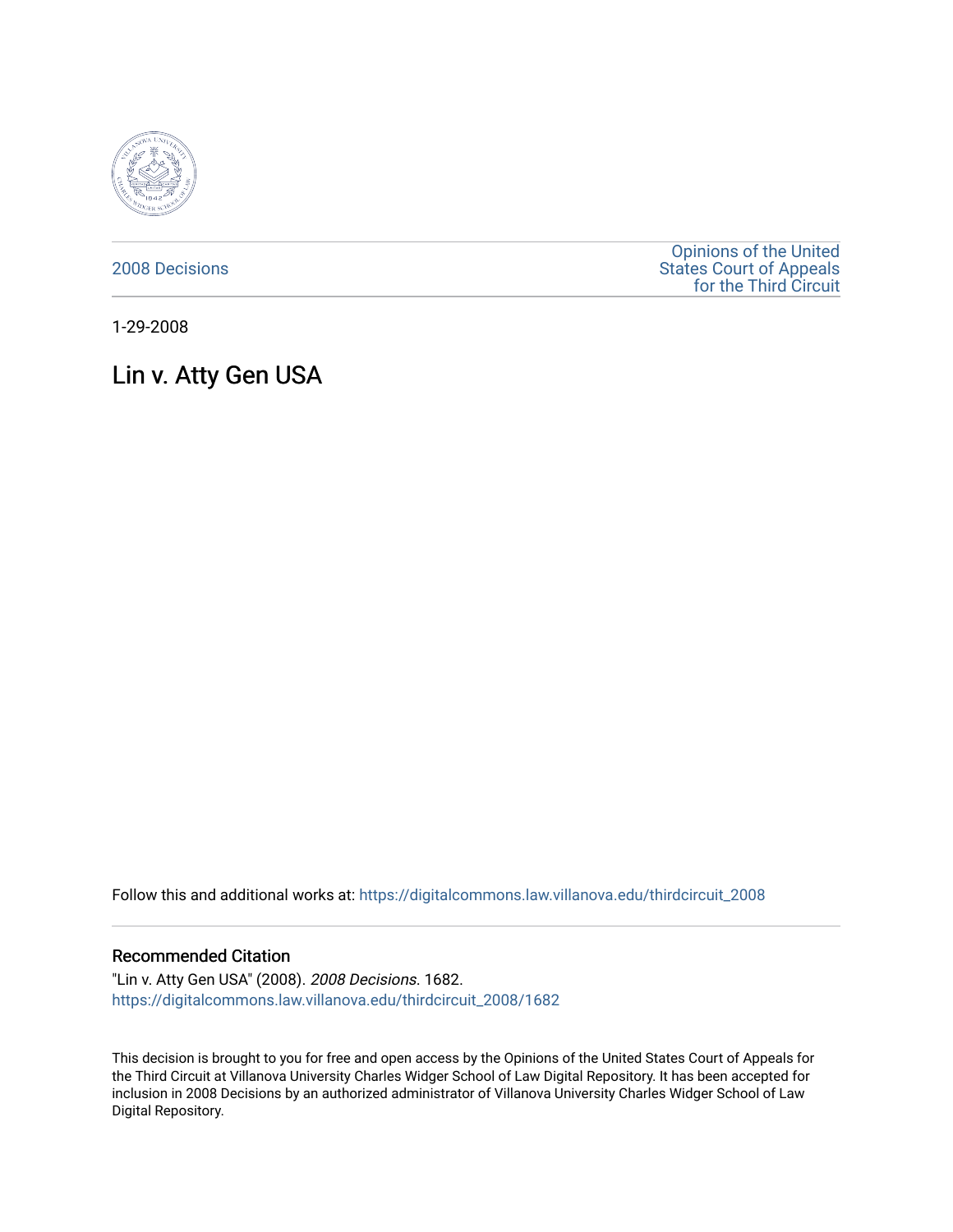### **NOT PRECEDENTIAL**

## UNITED STATES COURT OF APPEALS FOR THE THIRD CIRCUIT

No. 07-1469

 $\overline{a}$ 

 $\overline{a}$ 

 $\overline{a}$ 

l

#### YUN HUI LIN,

Petitioner

v.

ATTORNEY GENERAL OF THE UNITED STATES,

Respondent

On Petition for Review of an Order of the Board of Immigration Appeals (Agency No. A75-565-956)

Submitted under Third Circuit LAR 34.1(a) October 12, 2007

Before: BARRY, CHAGARES and ROTH, Circuit Judges

(Opinion filed: January 29, 2008)

 $\overline{a}$ 

l

## O P I N I O N

**PER CURIAM**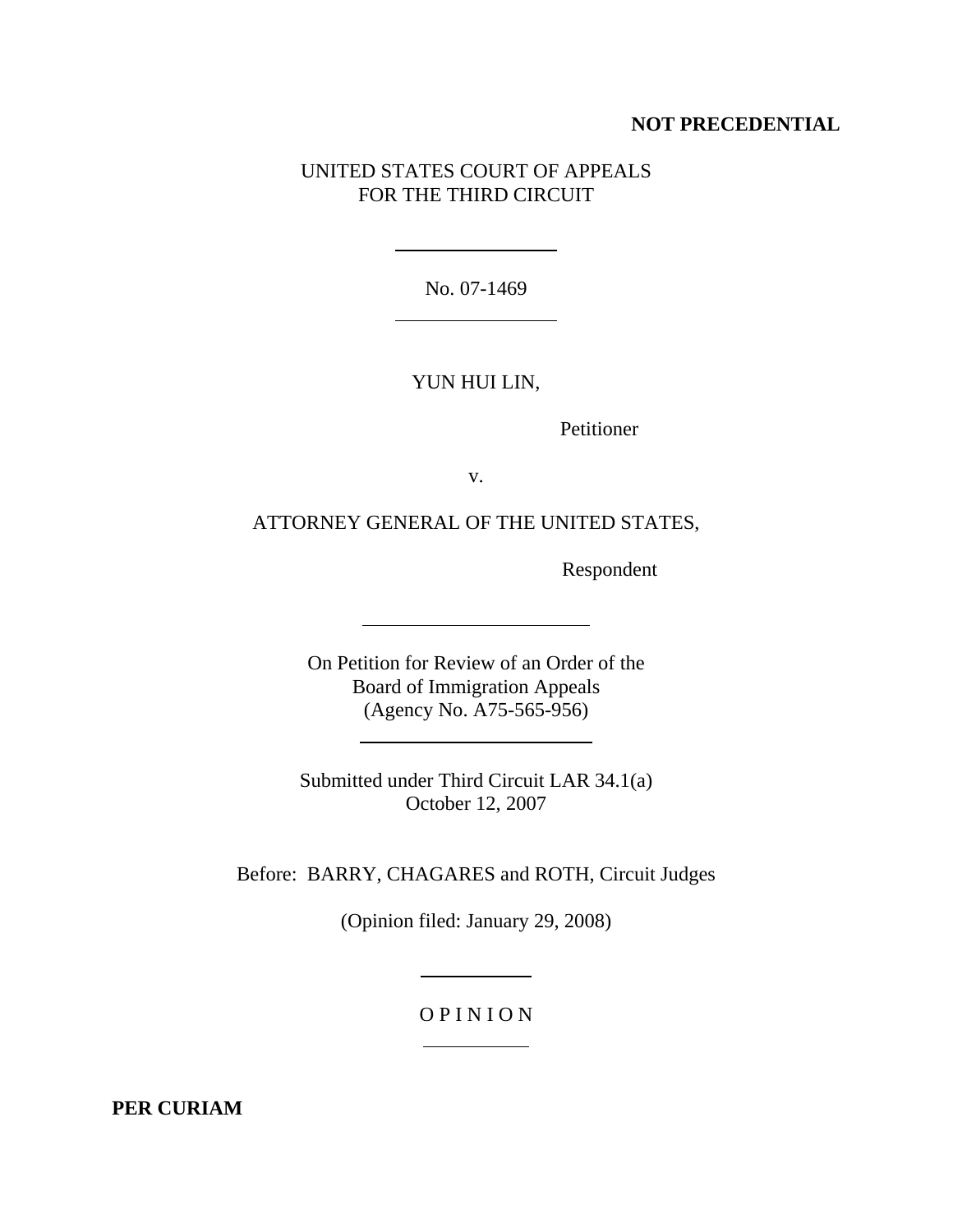Petitioner, Yun Hui Lin ("Lin"), proceeding pro se, petitions this Court to review the July 14, 2006 decision of the Board of Immigration Appeals ("BIA") denying her motion to reopen removal proceedings. We will deny the petition.

Lin is a native and citizen of China. She is married and the mother of four children, two of whom were born in the United States. She arrived in the United States in 1997 and applied for asylum in 1998, claiming persecution by the Chinese government for violating its family planning policy. The Immigration Judge ("IJ") in Newark, New Jersey, entered an in absentia removal order on January 21, 1999, after Lin failed to appear at the removal hearing. Lin filed a counseled motion to reopen, seeking rescission of the removal order on the grounds that extraordinary circumstances beyond her control prevented her from attending the proceeding. The IJ denied this motion, but the BIA sustained Lin's appeal and remanded the matter to the Immigration Court. A hearing was scheduled for February 6, 2003, but Lin again failed to appear at the designated time and the IJ consequently entered another in absentia removal order. Lin filed a second counseled motion to reopen shortly thereafter, again citing extraordinary circumstances. In support of this motion, Lin submitted a signed English-language affidavit in which she explained that she was two hours late for the February 6 hearing because she encountered a long delay at the building's security checkpoint. The IJ denied the motion, and Lin appealed to the BIA. Lin submitted a more detailed affidavit in support of her appeal, in which she reiterated her explanation for the late arrival and also mentioned that she had difficulty finding someone at her attorney's office who was available to transport her from New York City to the Newark federal building on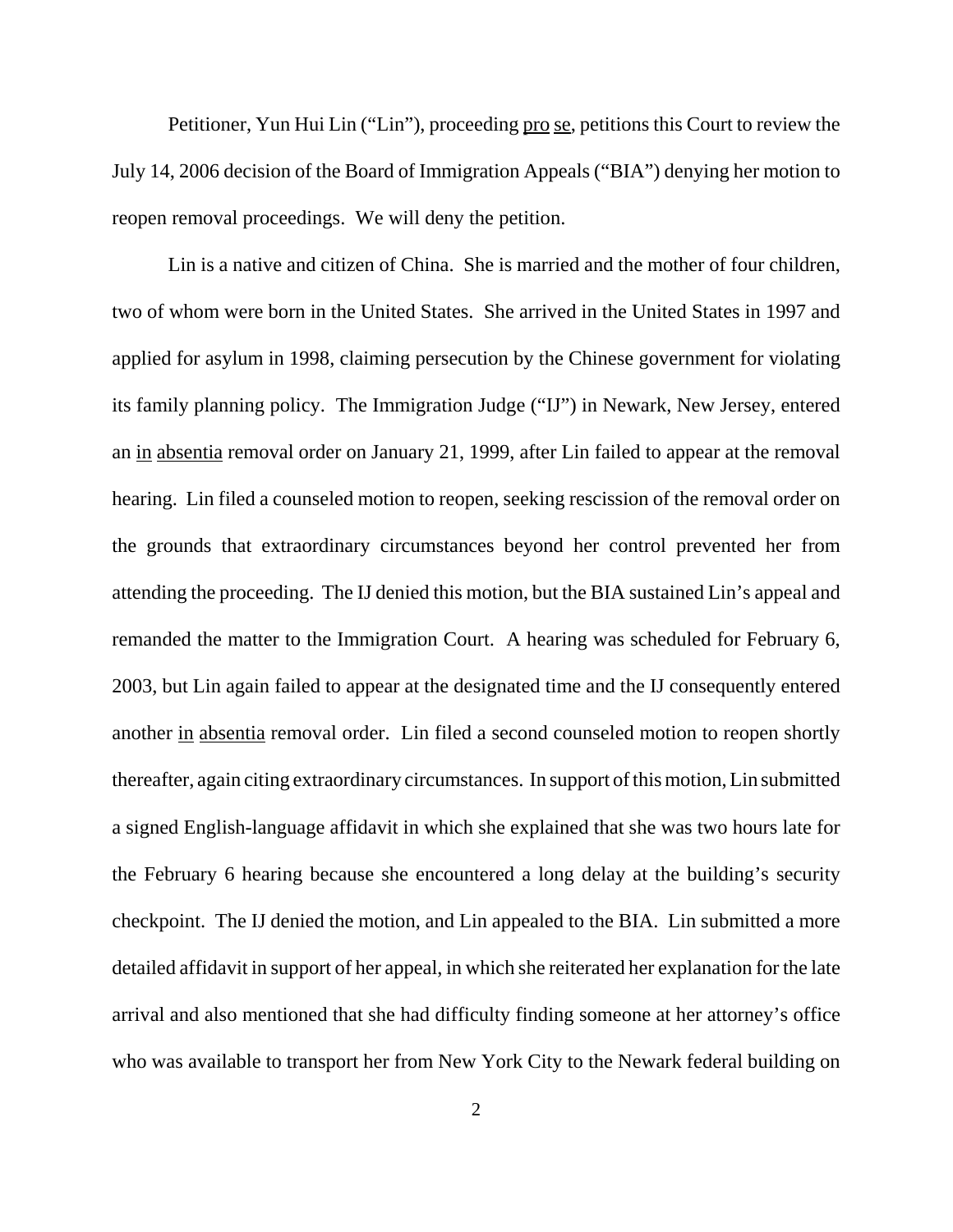the morning of the hearing. The BIA affirmed the IJ's decision without opinion. Lin then filed a motion for reconsideration and a motion for stay of removal, which the BIA denied in June 2004. She then filed a petition for review of the BIA's decision, which we denied in April 2005. See Lin v. Attorney General of the United States, No. 04-2805, 2005 WL 852688 (3d Cir. Apr. 14, 2005).

After retaining new counsel, Lin filed a third motion to reopen in the BIA on January 23, 2006, seeking relief on the grounds that her previous attorney misrepresented the facts in the English-language affidavit that accompanied the second motion to reopen in order to conceal his responsibility for Lin's failure to arrive at the hearing on time. Lin claims that the attorney did not mention in his filings to the IJ that he had agreed to transport Lin to the hearing and failed to pick her up at the appointed time. Lin alleges that she was unaware her attorney omitted this information from the affidavit because it was not read back to her in Chinese, and she claims that she did not become aware of this deficiency until October 2005, when she consulted with new counsel. The BIA denied the motion to reopen because it was not filed within ninety days of the final administrative decision being challenged, as required under 8 C.F.R. § 1003.2(c), and Lin had not shown that she was entitled to equitable tolling. The BIA also addressed the merits of the motion and concluded that Lin had not demonstrated grounds for reopening the proceedings. Lin timely filed a petition for review of the BIA's decision.

Because the denial of a motion to reopen is a final order, we have jurisdiction under 8 U.S.C. § 1252(a). See Sevioan v. Ashcroft, 290 F.3d 166, 171 (3d Cir. 2002). We review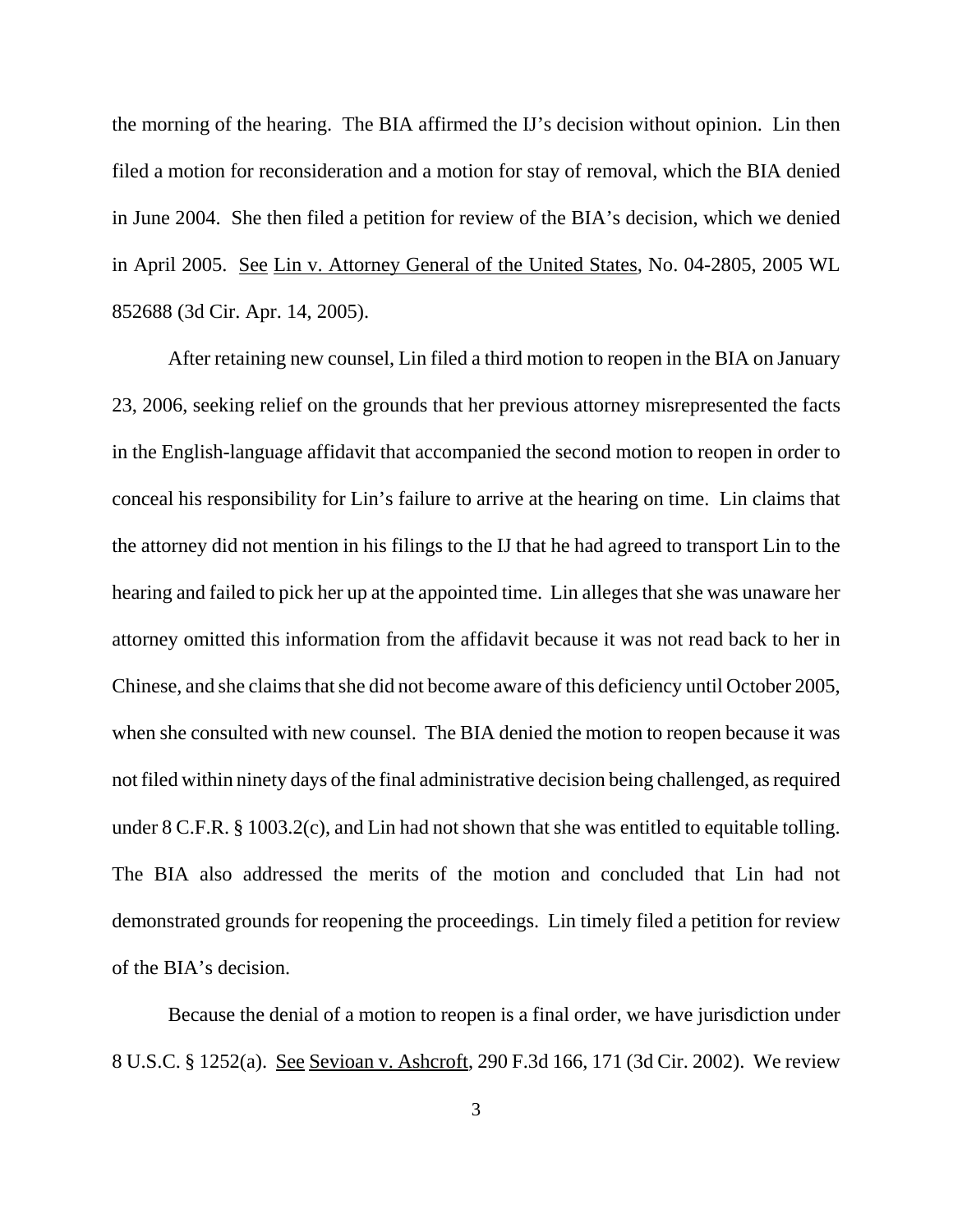the denial of a motion to reopen for abuse of discretion, Xu Yong Lu v. Ashcroft, 259 F.3d 127, 131 (3d Cir. 2001), and we will reverse the BIA's decision only if it is "arbitrary, irrational, or contrary to law," Sevoian, 290 F.3d at 174 (internal quotation marks omitted).

First, we note that the BIA correctly determined that Lin did not comply with the statutory ninety-day deadline, as she did not file her motion to reopen until January 2006, or nearly ten months after the challenged decision became final. Lin argues, however, that she is entitled to equitable tolling of the limitations period because she did not learn that there was a basis for an ineffective assistance of counsel claim based on Matter of Lozada, 19 I. & N. Dec. 637 (BIA 1988), until October 1, 2005, or approximately six months after the challenged decision became final. Lin claims that she exercised due diligence during this six-month period because she consulted with several attorneys who advised her there was no basis for a third motion to reopen. We conclude that the BIA acted within its discretion in denying equitable tolling, as Lin has not provided any evidentiary support for her claim that she acted with due diligence during this six-month period and has not otherwise demonstrated that extraordinary circumstances prevented her from learning of the Lozada claim prior to October 2005. See Mahmood v. Gonzales, 427 F.3d 248, 250-53 (3d Cir. 2005) (stating requirements for equitable tolling). Moreover, Lin does not explain why she waited an additional three months after learning of the **Lozada** claim before filing her motion in the BIA. Because we uphold the BIA's determination that the motion to reopen was untimely, we need not address the merits of the motion.

Next, Lin argues that her right to due process was violated because she was denied a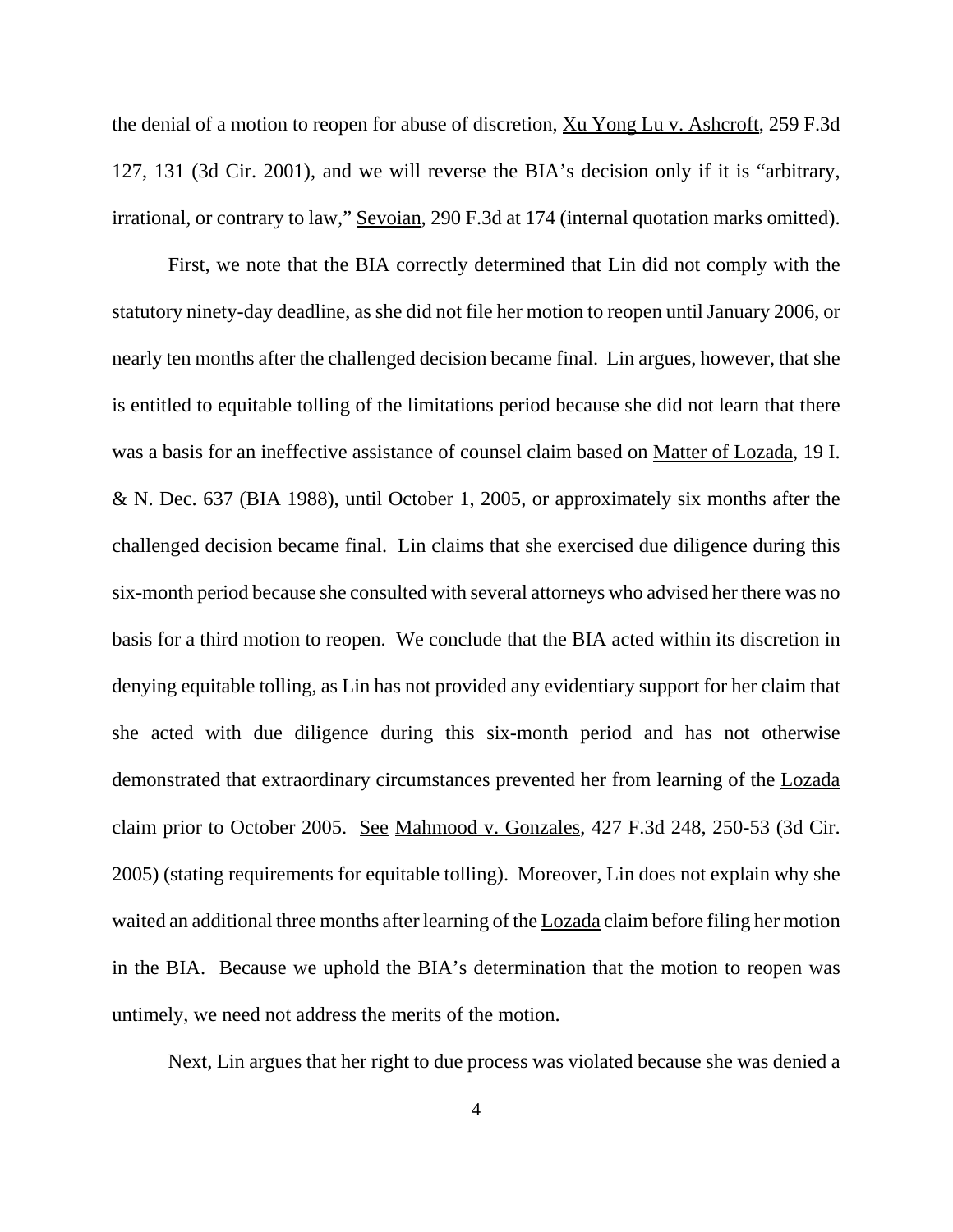full and fair hearing on her asylum application. We reject this claim, as the record indicates that Lin was presented with multiple opportunities to present evidence before the IJ and there is no indication that the agency acted arbitrarily or unreasonably in not adjudicating the merits of the application. See Sukwanputra v. Gonzales, 434 F.3d 627, 632 (3d Cir. 2006) (stating that Due Process Clause does not preclude imposition of reasonable procedural requirements that an applicant must satisfy to be entitled to an adjudication).

Lin also submits on appeal newly obtained documentary evidence supporting her asylum claim. We may not consider this evidence at this time because it is not part of the administrative record, and even if it were, the issue of Lin's eligibility for asylum is not presently before this Court. See 8 U.S.C. § 1252(b)(4)(A); Sewak v. INS, 900 F.2d 667, 673 (3d Cir. 1990). To the extent that Lin possesses previously unavailable evidence showing that conditions in the country of removal have materially changed, she is not precluded from

filing another motion to reopen in the BIA. See 8 U.S.C. § 1229a(c)(7)(C)(ii); 8 C.F.R. §  $1003.2(c)(3)(ii).<sup>1</sup>$ 

For the foregoing reasons, we conclude that the BIA properly denied the motion to

<sup>&</sup>lt;sup>1</sup>Lin has also filed a motion to supplement the record to include a copy of a recent BIA decision that she believes provides additional support for her asylum claim. We construe the motion as submitted pursuant to FED. R. APP. P. 28(j), requesting consideration of supplemental authority that has recently come to the Petitioner's attention. Because we are not considering the merits of the asylum claim, the case cited in the motion is irrelevant to the instant appeal. We therefore deny the motion.